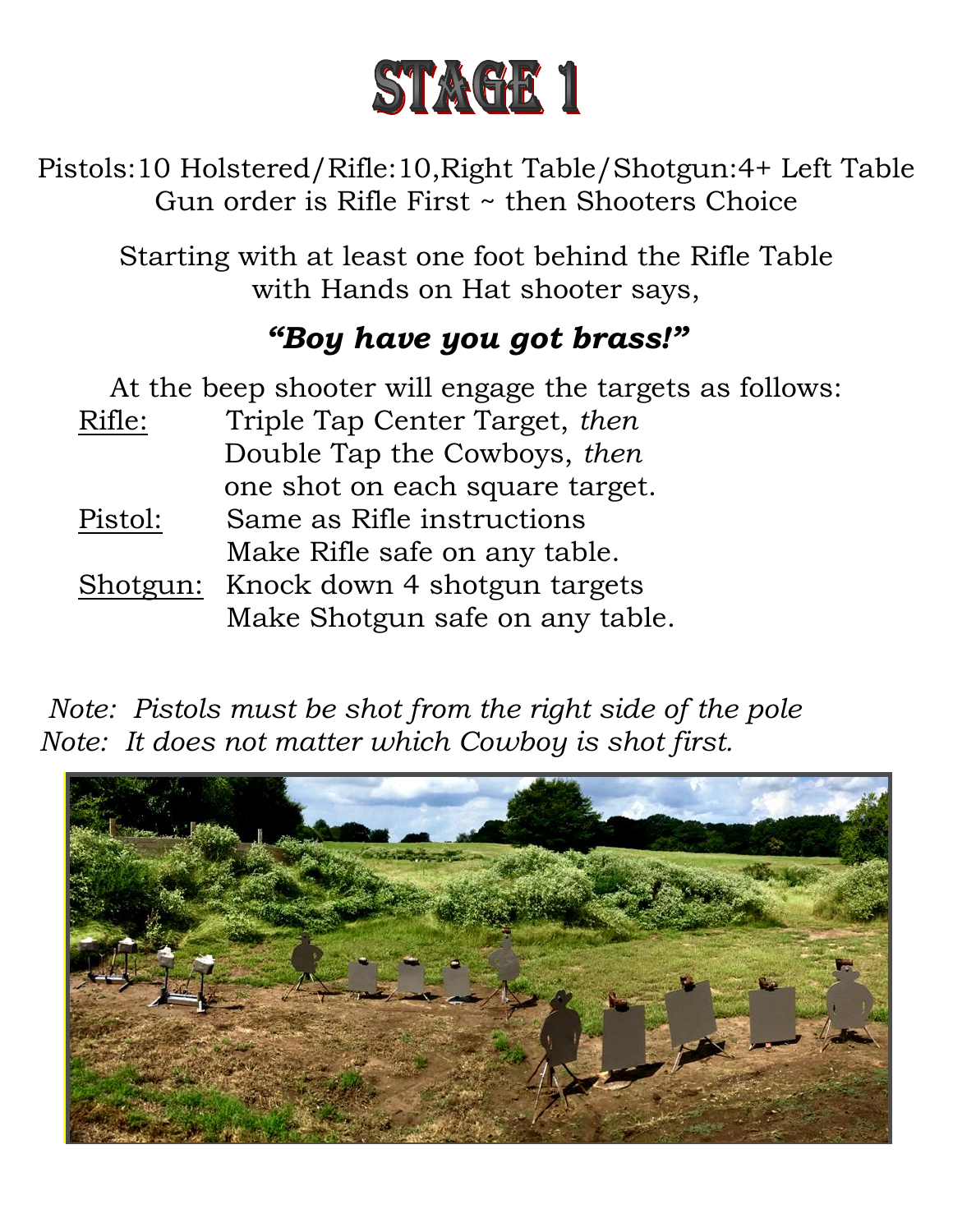

Pistols:10 Holstered / Rifle:10, Center Bar /Shotgun:4+, Left Bar

Starting at the Right side of the Bar at Low Surrender shooter says,

## *"Sasparilla!"*

At the beep shooter will engage the Pistol targets with a Double Tap Sweep on all three targets *then* 4 shots to the Center Target. Retrieve Rifle and shoot the Rifle targets the same as Pistol instructions Make Rifle safe anywhere on bar. Move to Left Bar and knock down 4 shotgun targets. Make Shotgun safe.

 *Note: Outside targets are both Pistol & Rifle Note: Sweep may start on either end.*

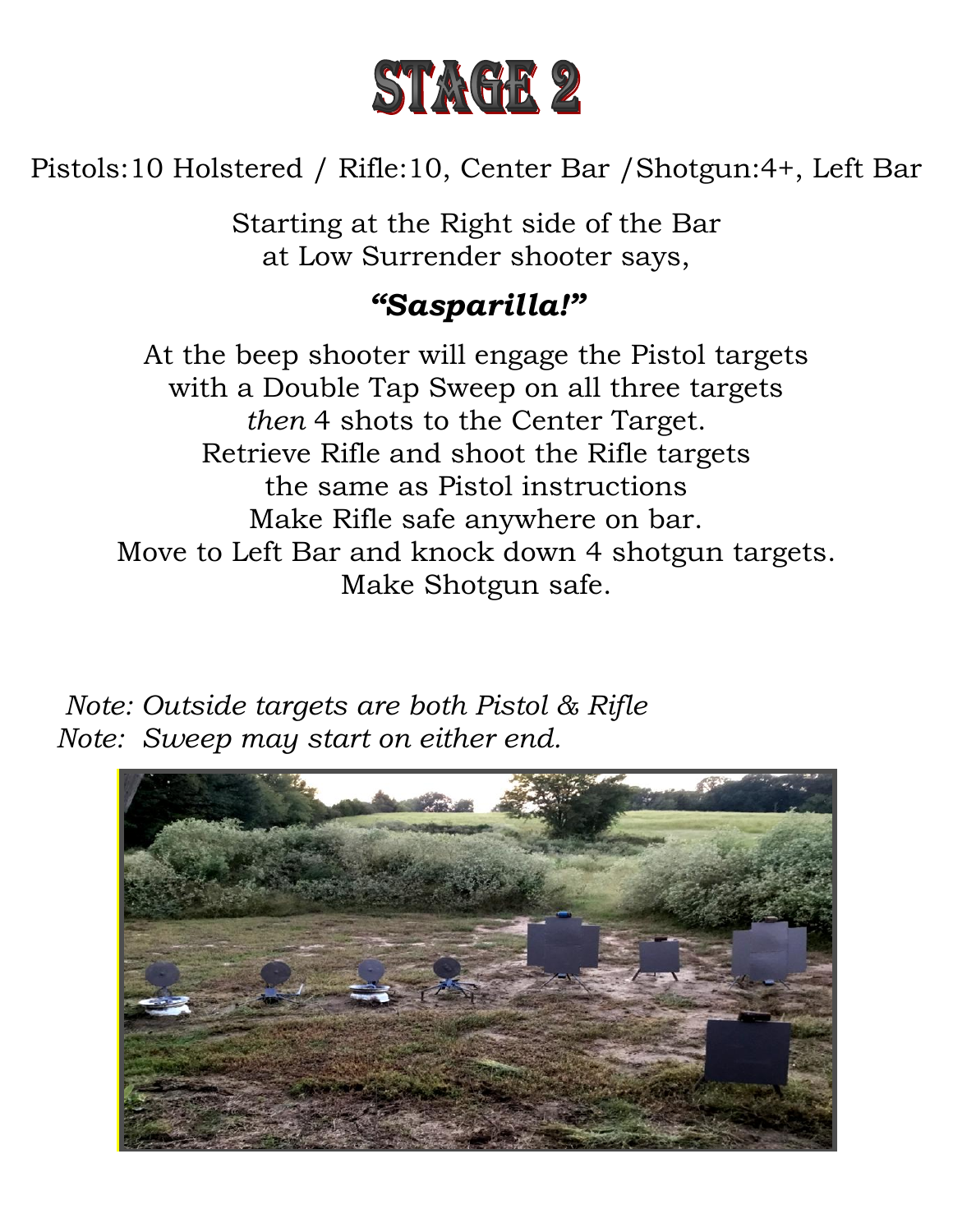

Shotgun: 4+Right Window/Rifle:10 Left Window/Pistols:10 Holstered

Starting at the Right Window with both hands on staged Shotgun shooter says,

#### *"In all my born days!"*

At the beep shooter will engage the Shotgun targets until down. Make Shotgun safe. Move to the Left Window and shoot the Rifle targets with 1 shot on the Buffalo target *then* alternate the Oklahoma State Targets for the next 4 shots and Repeat. Make Rifle safe. Move left to the opening and engage the

Pistol targets the same as Rifle instructions.

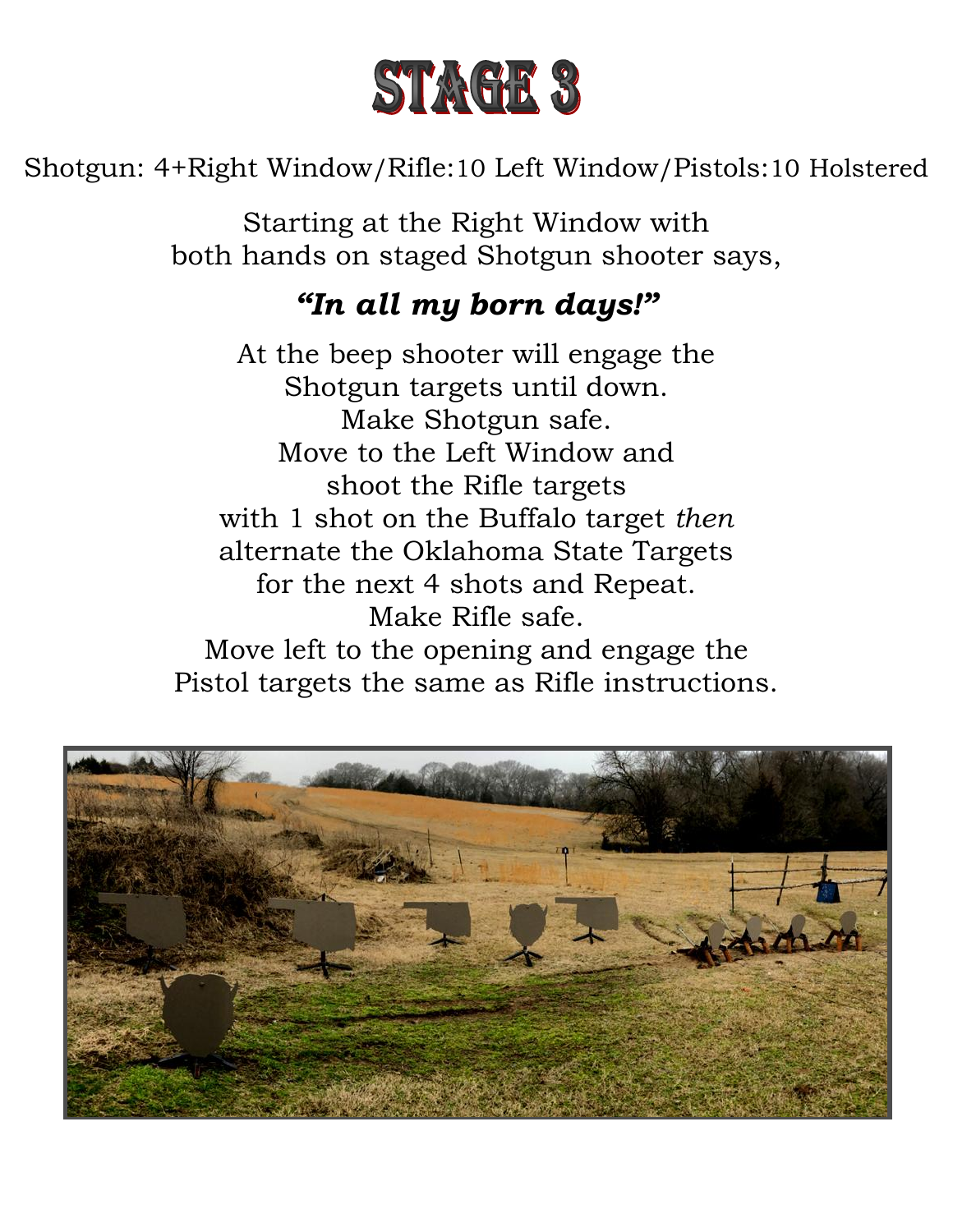

Pistols:10, Holstered /Rifle:10, on Table/ Shotgun: 2+, on Table Gun order is Shooter's Choice ~ Rifle not last

Starting at gun of choice with hands at sides shooter says,

# *"You lookin' for trouble Mister?"*

At the beep shooter will engage the targets as follows: Pistol: Double Tap Nevada Sweep starting on the Center Target - Sweep in either direction. Rifle: Same as Pistol instructions Make Rifle safe. Shotgun: Knock down 2 shotgun targets. Make Shotgun safe.



*Note: This is a Stand & Deliver Stage.*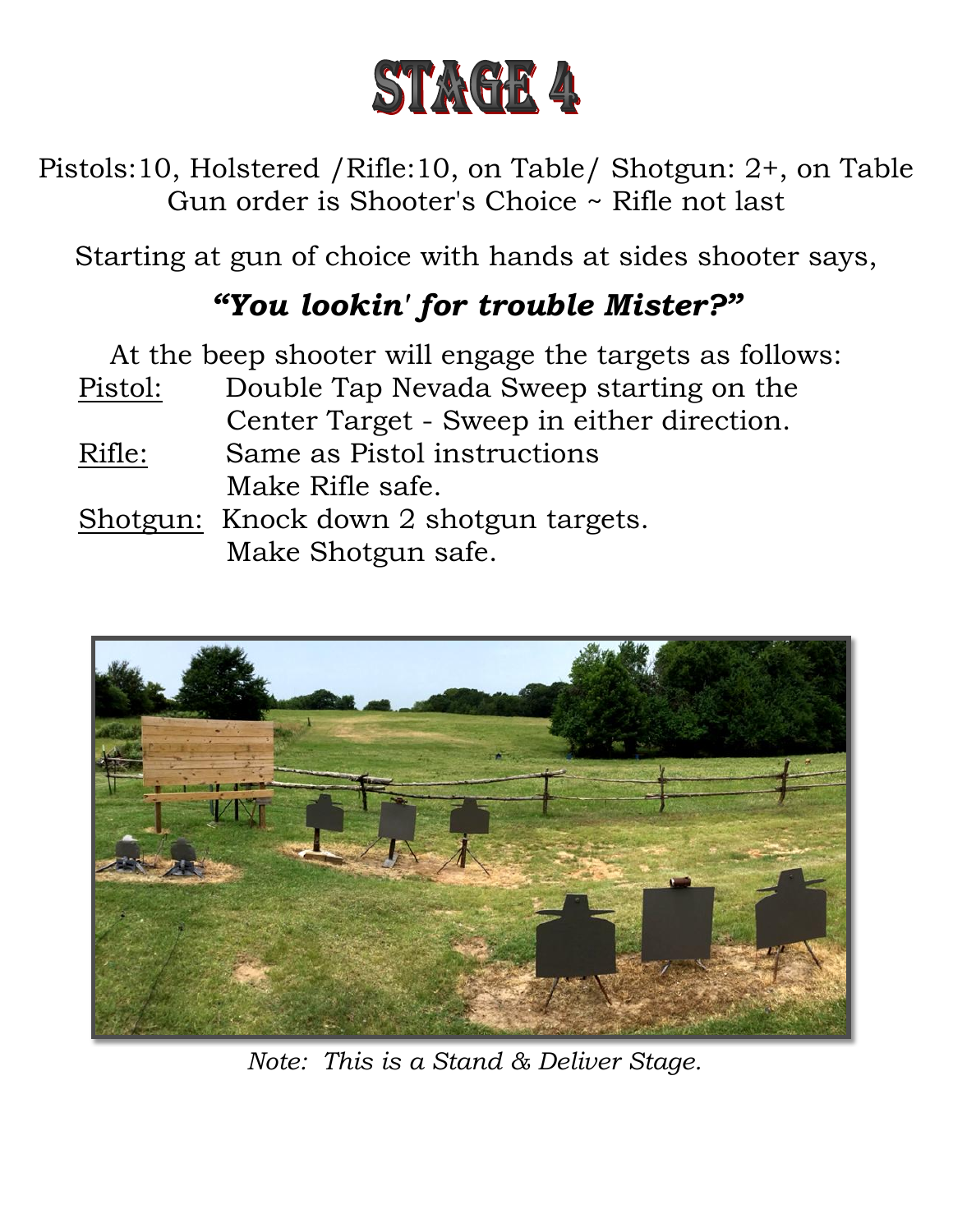

Shotgun:4+, Right Table/Rifle:10, Left Table/Pistols:10 Holstered

Starting behind the Right Table with Hands on Table shooter says,

## *"That sounds good!"*

At the beep shooter will engage the Shotgun targets until down. Make Shotgun safe on any table. Move to left table and shoot the Rifle targets in a Circular Progressive Sweep in either direction. (1 on  $1$ <sup>st</sup> target, 2 on  $2<sup>nd</sup>$  target, 3 on  $3<sup>rd</sup>$  target, 4 on  $4<sup>th</sup>$  target) Make Rifle safe. Move left and shoot the Pistol targets the same as the Rifle instructions.



*Note: At least some part of one boot must be left of the Milk Can when shooting Pistols*

*Note: Some targets on this Stage do not make a loud ring*